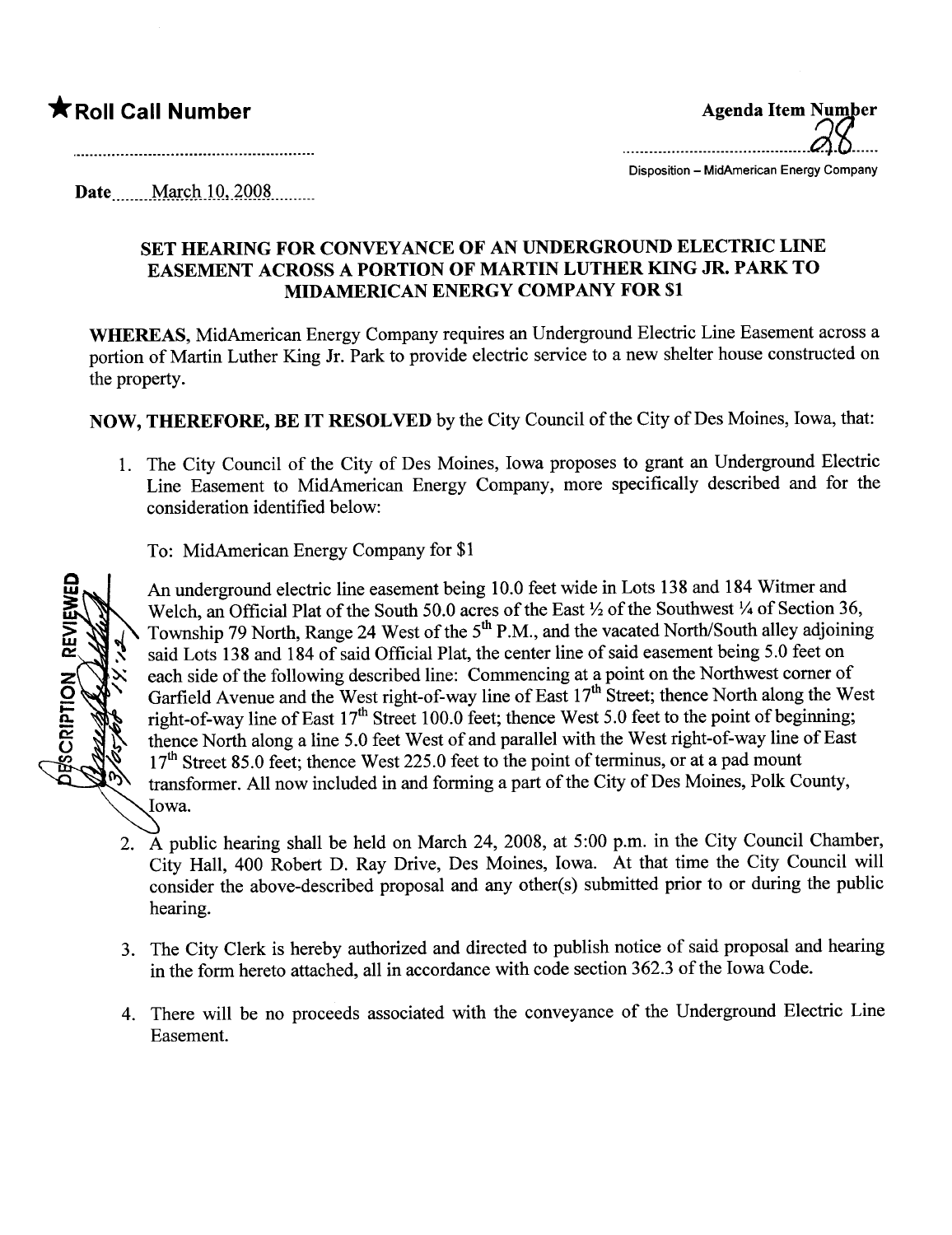## \* Roll Call Number Agenda Item Number

Date........ March 10, 2008.........

..........................................dJ.Z.....

Disposition - MidAmerican Energy Company

Moved by to adopt.

APPROVED AS TO FORM:

Uluna K. Prank

Assistant City Attorney

| <b>COUNCIL ACTION</b> | <b>YEAS</b> | <b>NAYS</b> | <b>PASS</b> | <b>ABSENT</b>   | <b>CERTIFICATE</b>                                                                                                                                     |
|-----------------------|-------------|-------------|-------------|-----------------|--------------------------------------------------------------------------------------------------------------------------------------------------------|
| <b>COWNIE</b>         |             |             |             |                 |                                                                                                                                                        |
| <b>COLEMAN</b>        |             |             |             |                 | I, DIANE RAUH, City Clerk of said City hereby                                                                                                          |
| <b>HENSLEY</b>        |             |             |             |                 | certify that at a meeting of the City Council of<br>said City of Des Moines, held on the above date,<br>among other proceedings the above was adopted. |
| <b>KIERNAN</b>        |             |             |             |                 |                                                                                                                                                        |
| <b>MAHAFFEY</b>       |             |             |             |                 |                                                                                                                                                        |
| <b>MEYER</b>          |             |             |             |                 | IN WITNESS WHEREOF, I have hereunto set my                                                                                                             |
| <b>VLASSIS</b>        |             |             |             |                 | hand and affixed my seal the day and year first<br>above written.                                                                                      |
| <b>TOTAL</b>          |             |             |             |                 |                                                                                                                                                        |
| <b>MOTION CARRIED</b> |             |             |             | <b>APPROVED</b> |                                                                                                                                                        |
|                       |             |             |             | Mayor           | City Clerk                                                                                                                                             |